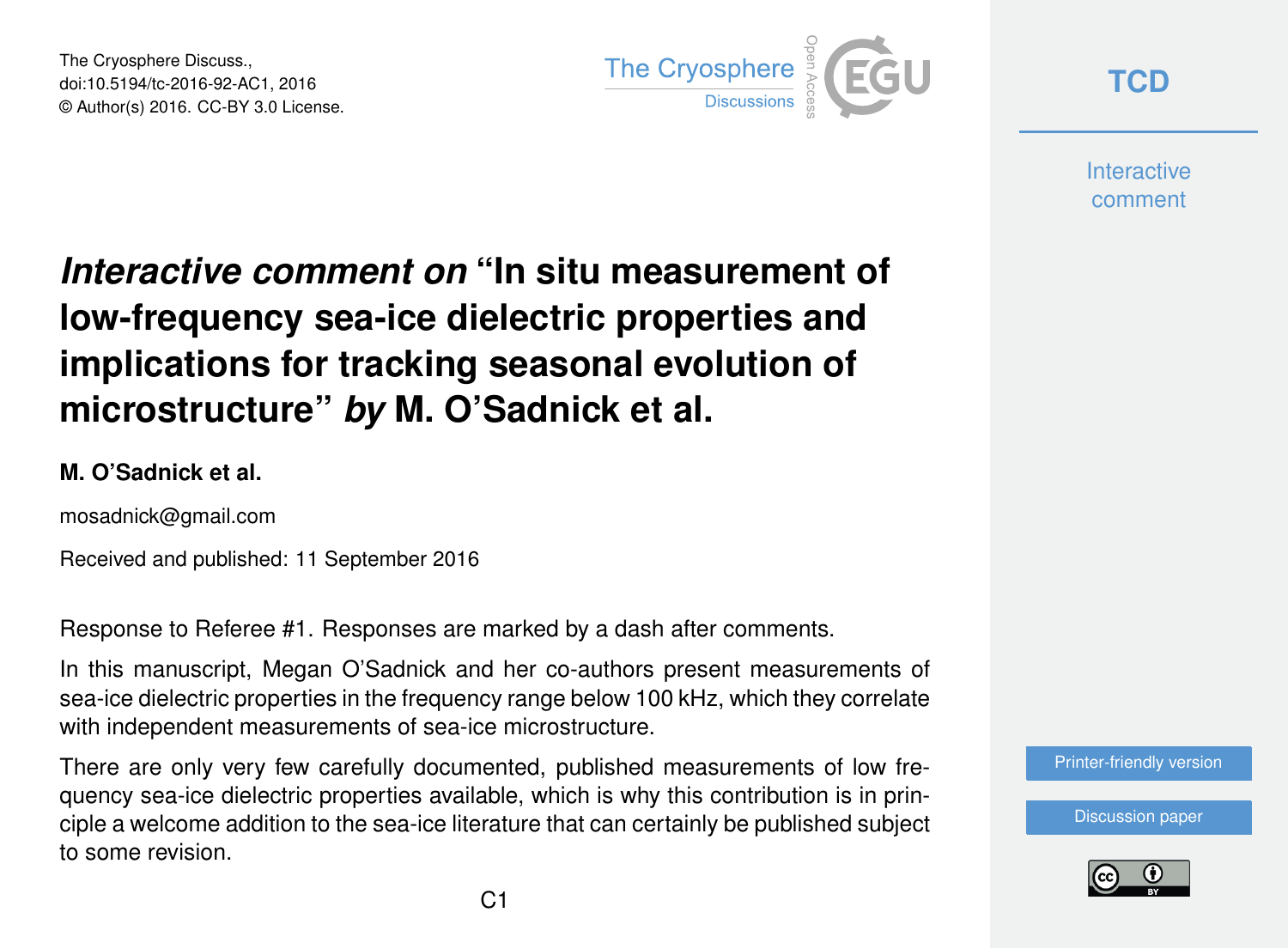- Thank you very much for the thoughtful and thorough comments you offer below. We have taken into consideration your concerns and hope you find our responses and edits are adequate. The manuscript with tracked changes is included as a supplement. Please see below for direct responses to comments.

How much revision is required depends primarily on the intended purpose of this contribution, which is not fully clear to me: if this paper is primarily meant as a paper that describes this particular data set clearly and thus makes it possible for others to make use of this data, this is a nice contribution that can be published after removal of much of the correlation analysis of section 3. However, if the primary purpose of this contribution is an improved understanding of the relationship between the microstructure of sea ice and its dielectric properties, a major revision is needed that will require further analysis. Since I do not want to judge the ideal purpose of this paper, I will leave this decision to the authors.

If they were to aim for a paper that provides new understanding, I believe that large parts of section 3 will have to be re-written, for which additional analysis is needed. This is because in my opinion, a focus on correlations is insufficient to provide new understanding on this particular topic. This is because much of the bulk behaviour is well understood (i.e. the impact of T on the dielectric properties of either liquid or solid), and the present analysis remains too superficial to test the robustness of this existing understanding.

- Our study aimed to take a first step at confirming the ideas and analyses found from laboratory measurements in Buchanan (2011) to field measurements of natural sea ice. While some of the behavior appears well understood in a laboratory environment, we disagree that it is understood fully and confirmed for natural sea ice. Because of the inherent complications of interacting processes in natural sea ice our data show greater spread in impedance and phase measurements at temperatures above -5 degrees C. The correlation analysis presented, therefore, is meant to be a first step in picking apart the different variables and the magnitude of their impact on behavior. We added

#### **[TCD](http://www.the-cryosphere-discuss.net/)**

**Interactive** comment

[Printer-friendly version](http://www.the-cryosphere-discuss.net/tc-2016-92/tc-2016-92-AC1-print.pdf)

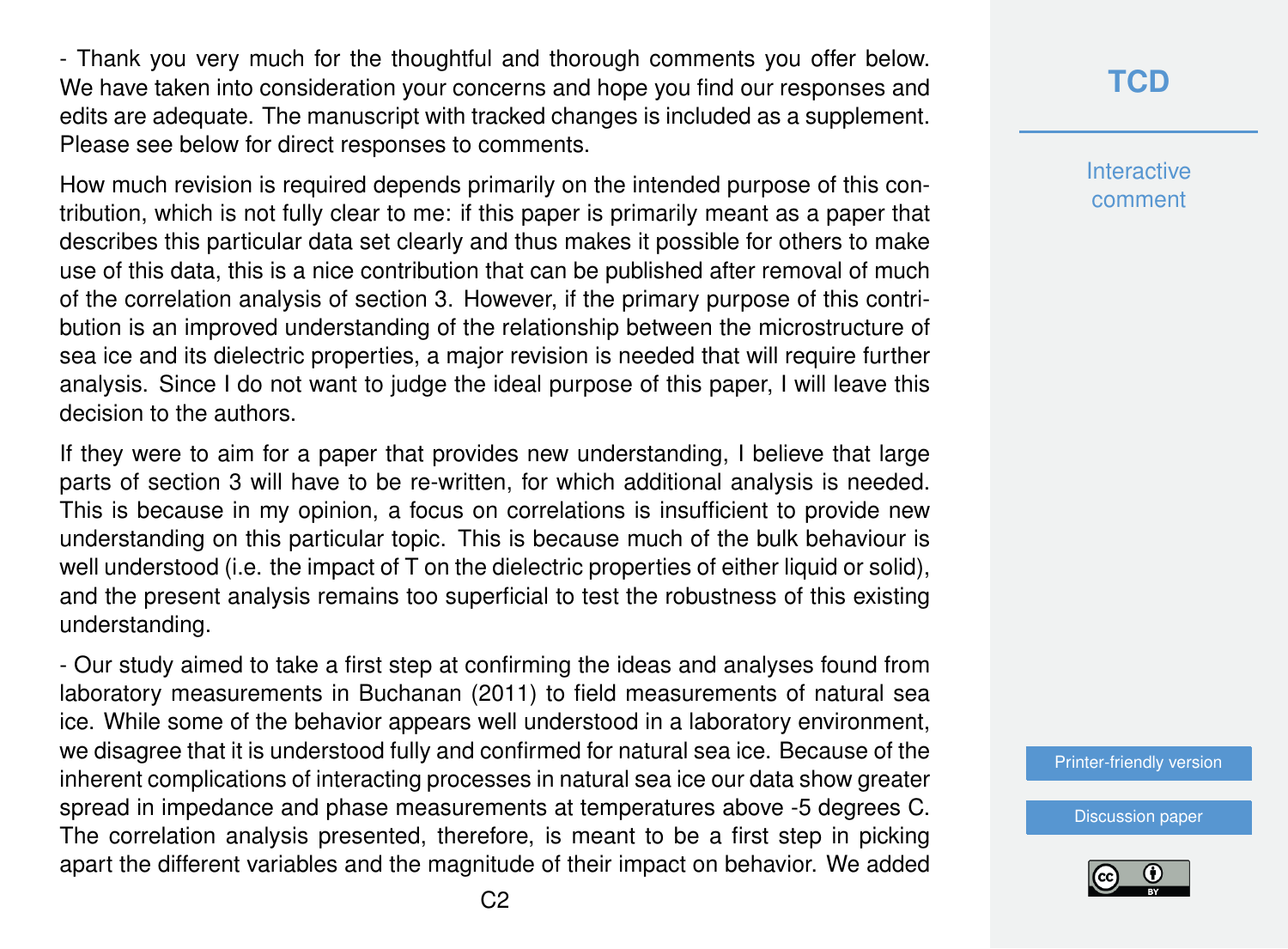further explanation of our motivation for the study but respectfully feel that removing the correlation analysis would change the purpose of the paper- that being to present field measurements of complex permittivity in comparison to T/S/BVF and microstructure and to begin teasing apart the influence of different factors. Such a dataset is the first of its kind and we acknowledge the inevitable shortcomings of field measurements. We have added a more thorough discussion of these issues to further elucidate this point.

For example, sticking to the dependence of epsilon on T, it is already known beforehand that this correlation will be based to a substantial degree on the correlation between the temperature and the brine volume. Hence, a mere correlation with T across all possible measurements of brine volume will be dominated by the changes in brine volume, rather than providing any insights in the role of T for epsilon.

While the authors partly address this issue through their cross-correlation matrix shown in Table 2, this table primarily reflects our existing understanding (high T correlates well with high brine fraction), but does not provide many new insights.

- This is good point, however, we would like to stress that this is, at least partially, the purpose of the principal component analysis. To separate the inherent relationships between T/S/ and BVF and begin to understand the influence of each individual variable. As they are closely intertwined this is not a straightforward process. We acknowledge the need for further study into such topics as the permittivity of ionic solutions of varying salinities and temperatures. However, this itself is not an easy task at low frequencies given the issue of electrode polarization and outside the scope of this work.

In addition, the extensive work of Buchanan has addressed many of the questions discussed here in more detail, and it remains unclear to me where this work truly goes beyond his existing work.

Hence, in summary, for section 3 it'd be very helpful to have a more concrete overview of what we know beforehand, whether or not we can test this previous knowledge with the data presented here, and how such tests then provides possibly new insights. For **Interactive** comment

[Printer-friendly version](http://www.the-cryosphere-discuss.net/tc-2016-92/tc-2016-92-AC1-print.pdf)

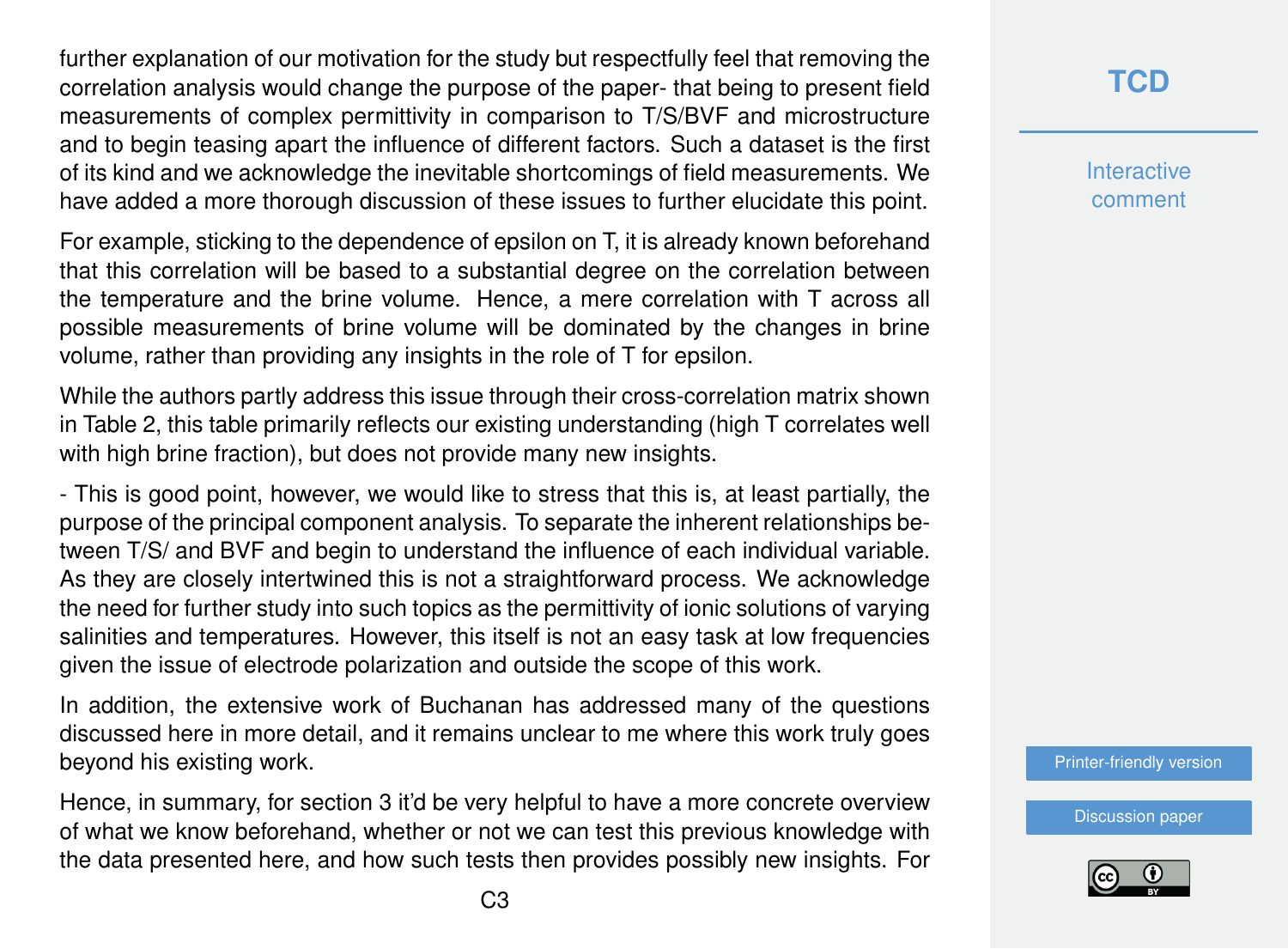example, sticking to the temperature example, if our current understanding suggests that epsilon' increases with  $T$  in pure ice and decreases with  $T$  in brine, then it'd be interesting to compare measurements at different T for both the data points with high brine fraction (where epsilon' then should decrease with T if our understanding is correct) and then for the data points with low brine fraction (where epsilon then should increase with T if our understanding is correct). Such more in-depth analysis would then allow us to test more robustly if our current understanding is correct or now.

- We have now included a more thorough overview of what was known before hand (particularly at the beginning of section 3.4) and how we have tested and expanded on this knowledge. We agree with your suggestion concerning a direct comparison of such variables as T, BVF, and the real part of the permittivity and have explored options as to the best way to present this analysis. We now will include a plot in the revised manuscript illustrating the correlation between T and BVF and its impact on electric measurements. The plot will show temperature vs. brine volume fraction with markers shaded according to their values for the real part of the permittivity. We plan to explain that though a relationship expected between T and BVF, measurements of permittivity may vary along this curve pointing to the influence of other factors such as microstructural characteristics. The plot will hopefully support and provide a clear visual representation of some of the data presented in the correlation matrix.

More detailed comments:

I really enjoyed reading the intro, background and methods, they were very clear, and extremely well written, I find.

- Thank you!

p.4, l.33: How was the gas content of the ice estimated?

- Gas content was not measured or calculated due to a need for ice density measurements, not taken due to time constraints.

### **[TCD](http://www.the-cryosphere-discuss.net/)**

**Interactive** comment

[Printer-friendly version](http://www.the-cryosphere-discuss.net/tc-2016-92/tc-2016-92-AC1-print.pdf)

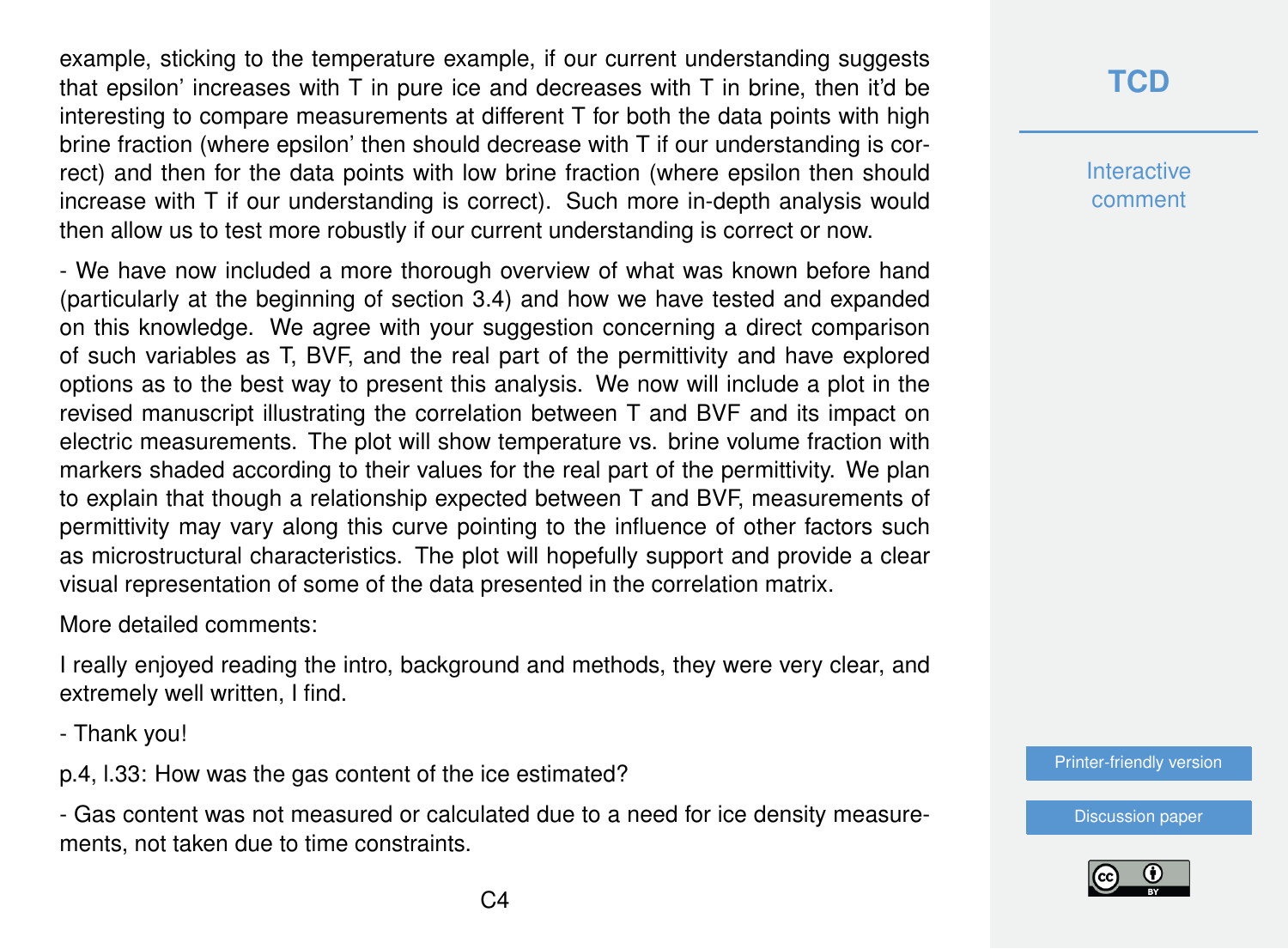p.6, l.8: Only data from March onwards are shown, it seems. It might be good, however, to indeed show data from January to allow one to appreciate the temporal evolution before the first data set.

- Good catch! This plot will be redone to include data starting in January for both 2013 and 2014 and included in the revised manuscript.

section 3.2: Error estimates are missing entirely from this section. I doubt, for example, that brine-volume fractions are accurate enough to allow a qualitative statement such as the one given in line 24 on page 6

- I believe you may have mistaken a statement of actual brine volume fraction as a percentage of difference. This admittedly was unclear and we have since reworded to provide clarity. In addition, we added to our error estimation provided in section 2.3. Previously we only mentioned temperature and salinity but did not extend to brine volume fraction. This is now included.

p.6, l.26-35: (and other places): the reference of comparisons is sometimes not clear. For example, line 30 seems to refer to a spatial increase within the top metre within May (?), while the sentence just before describes a temporal change from March to May. The next sentence then compares the complete uppermost metre in May (?) 2014 to the ice below, rather than the change within the top-most metre. These different comparisons make it sometimes difficult to follow the description. The same holds, for example, on page 7, l.7-8: First, a temporal comparison between 2013 and 2014 is presented, but the term "similar trends" in the following sentence appears to refer to changes within a single year, which is a bit confusing. It'd be good to check the entire results section for these kind of inconsistencies.

- Thank you, this is a good point to make. We have reworded these sections to enhance clarity.

p.6, l.38: I recommend to drop "linear"

**Interactive** comment

[Printer-friendly version](http://www.the-cryosphere-discuss.net/tc-2016-92/tc-2016-92-AC1-print.pdf)